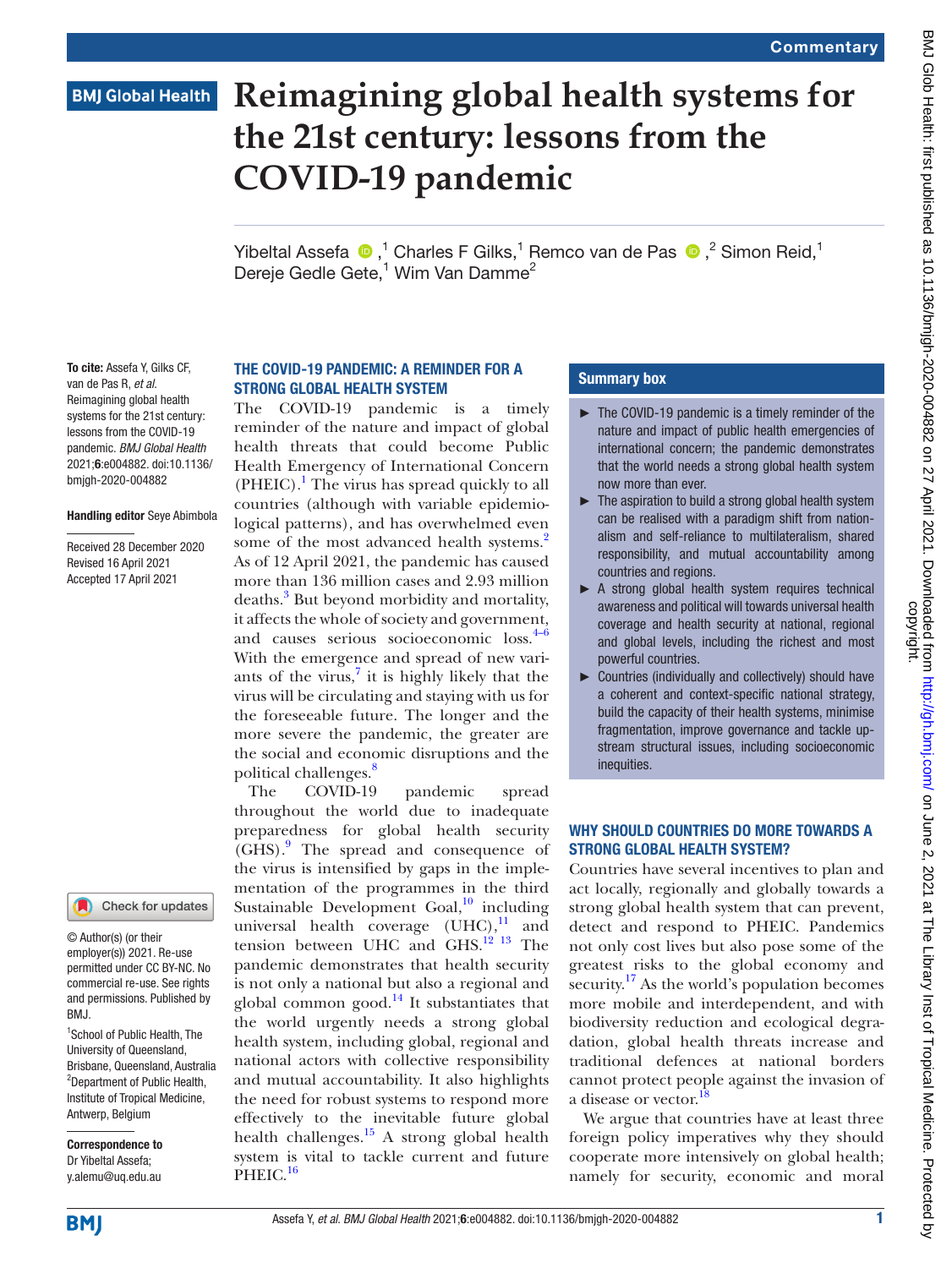reasons.<sup>[19](#page-3-15)</sup> Health security risks can easily be transmitted from one place to another.<sup>20 21</sup> The benefits of investments for GHS in one country often extend to the wider region or the globe. $22$  The implication is that health security requires a regional and global level response, management and coordination.<sup>[23 24](#page-3-18)</sup>

On the other hand, the impact of a pandemic extends much beyond mortality and causes serious socioeconomic losses. The spread of the virus triggered lockdowns which have sparked fears of an impending financial and debt crisis.[4](#page-3-3) Many have lost their jobs, which pose increased dependency and pose social insecurity.<sup>[5](#page-3-19)</sup> The COVID-19 pandemic has disrupted the functioning of global supply chains, heightened uncertainty in consumption and investment and international trade, $^{25}$  resulting in short-ages of goods across the world.<sup>[6](#page-3-21)</sup> Social distancing, selfisolation and travel restrictions have led to a reduced employment across many economic sectors.<sup>17</sup> Overall, the COVID-19 pandemic impacts economies. $26$  As a result, governments have strengthened institutions that facilitate international trade and relations or, on the contrary, may become increasingly isolationist, avoiding international cooperation.<sup>27</sup>

Countries do also have a moral obligation in the prevention and control of PHEIC. As the COVID-19 pandemic has demonstrated, when a disease with pandemic potential emerges, neighbouring countries (bordering states) and those well integrated in the globalised economy (mainly high-income countries (HICs) and middleincome countries (MICs)) are the first to be impacted by the epidemic after the country of origin. Low-income countries (LICs) will only afterwards be affected by the pandemic, which raises a lot of concern in LICs as they have weak health systems and often limited social protection mechanisms. Such rapid viral spread is related to the globalised economies and population mobility for which HICs and MICs play a significant role. This global interconnection implies that HICs and MICs do have a historical and moral responsibility to support initiatives for the preparedness, prevention, detection and response of the pandemic in LICs. This is somehow similar to the climate emergency which is affecting LICs despite the fact that HICs and MICs have historically contributed to most of the greenhouse gas emissions, causing climate change. This demands 'common but differentiated responsibilities' that impose obligations more heavily on wealthier nations than on others.<sup>28</sup>

## WHAT SHOULD BE DONE TO STRENGTHEN THE GLOBAL HEALTH SYSTEM?

The aspiration towards a safer world will be realised only if all countries have not only strong essential capacities for implementing the International Health Regulations (IHRs), but also health systems for UHC and realise strong synergy between IHR (GHS) and UHC.<sup>11</sup> Compliance with the IHR is a critical step towards an effective response to epidemics (and pandemics)<sup>29</sup>; on the other

hand, UHC is crucial to establish a first line of defence against threats to health, $30\frac{31}{1}$  and to enable all people to 'obtain the health services they need without suffering financial hardship when paying for them'.[32](#page-3-27)

COVID-19 demonstrates that health security is a local, regional and global common good,<sup>[33](#page-3-28)</sup> which requires not only an individual action but also a collective response<sup>[14](#page-3-10)</sup> that is possible if there is adequate technical capacity and political will not only at local and national but also at regional and global levels. This thus requires multilevel governance arrangements that coordinate actions at local (subnational), national, regional and global levels. $34$ 

## Local and national

The pandemic reveals that all countries around the world should build their IHRs' core capacities and health systems according to the primary healthcare approach.<sup>3536</sup> There is an urgent need to further increase investments in comprehensive public health programmes. $37\,38$  This is possible only if countries have a coherent and contextspecific national strategy that guides alignment of investments from external support with local resources. It is also vital that disease control activities are integrated with other health services at the primary healthcare level to minimise fragmentation, and that sufficient health workers are recruited and retained.<sup>37</sup> For instance, there are substantial opportunities, including integration and linkage, for synergies in the delivery of care for people with HIV/AIDS and non-communicable diseases. $39$  This opportunity should be leveraged to increase effectiveness, efficiency, responsiveness and health outcomes.

The response to COVID-19 reveals that the management of PHEIC requires proactive and prompt leadership. There are lessons on this around the world. For instance, Vietnam and many Asian countries, with recent experiences of the SARS pandemic to guide them, were extremely successful in dealing with the pandemic. Vietnam quickly recognised the devastating nature of the pandemic and acted early. The government created a National Steering Committee chaired by the viceprime minister, with a clear structure at the start of the pandemic, and adopted an approach of transparency in reporting information about the COVID-19 epidemic. $40$ Politics has been at the core of how governments have prepared for and responded to the COVID-19 crisis.<sup>[41](#page-3-34)</sup> The responses to COVID-19 demonstrate that technical solutions require political decisions. The governments of HICs with a successful response to COVID-19 exhibit the key characteristics of justice and comprehensive public health: governing for the common good; shared and clear responsibilities between different actors; rational, compassionate and transparent communication; and legitimate leadership and trust.[42 43](#page-3-35) The response to the pandemic should be guided by governance, which is balancing both sound analysis and decision speed, centralised and decentralised decision-making, societal deliberation and participatory representation, innovation and bureaucracy, and science and politics.<sup>44</sup>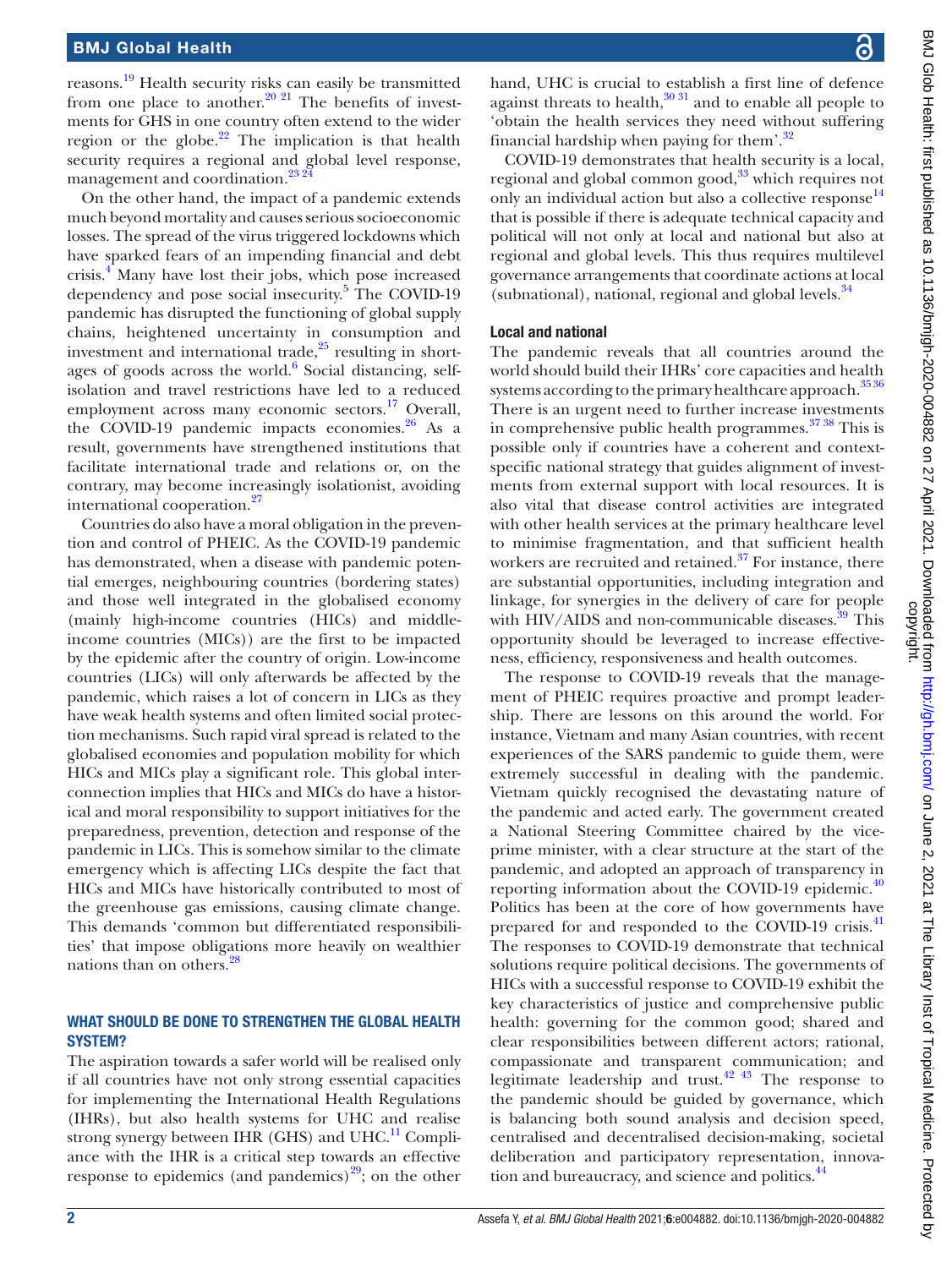Certain population groups, including the elderly, suffer a disproportionate share of severe disease and death.<sup>[45 46](#page-4-1)</sup> Countries should apply the principles of precision public health by investing in data systems and people-centred delivery platforms. The COVID-19 pandemic illustrates how utterly unprepared certain countries were for such approach to disease control. Precision public health helps to more granularly predict and understand risks and customise treatments for more specific and homogeneous subpopulations.[47](#page-4-2) Adequately disaggregated data, used responsibly, are necessary to design effective strategies that aim to reduce the risk of transmission in vulnerable populations. $48\frac{49}{49}$  A detailed assessment of the number of at-risk individuals can inform possible shielding strategies.<sup>[48](#page-4-3)</sup>

COVID-19 has been a stress test for public services and social protection systems. Surveillance is key: the health of vulnerable and marginalised groups must be regularly monitored and reported transparently. Universal systems must be sensitive to differences in population groups, identify and remove barriers to accessing essential services. Countries with strong social protection systems have been able to respond rapidly to epidemics, meet sudden surges in demand for services, maintain universal access, and deal with population-specific and locationspecific challenges.

#### Regional and global

In a hyperconnected and densely populated continent, such as Europe, control measures across borders have to be better coordinated. This arrangement requires a broader strategy (whole of government) and societal consensus (whole of society) on ways to deal with such a crisis, in which timely measures and collective adherence are crucial. $50\,51$  There are lessons from African countries which have managed to coordinate the response at both national and continental levels. $52$  African countries came together and created task forces to improve and strengthen their responses against COVID-19.<sup>5</sup>

The response to pandemics could be enhanced through strengthening systems towards GHS and UHC. However, LICs still require financial support to build their core capacities and health systems, designed according to the primary healthcare approach for a comprehensive public health[.35 36 43](#page-3-30) It is in the interest of HICs and MICs to provide support to strengthen the capacity of essential public health functions in  $LICs<sup>.22</sup> HICs$  should continue to deliver their international assistance responsibility and cooperation obligations such as  $IHR<sup>54</sup>$  The COVID-19 pandemic urges countries to reshape their collective actions and international assistance for global common good. The pandemic can be an opportunity to reset global health governance and financing.<sup>55</sup> This opportunity can be seized if we build a sense of collective identity and develop collective action to address the multiple factors affecting global health. Such a global health finance framework would have to include components of a multinational taxation system, a financing pool for

global common good as well as a strong multilateral regulatory and institutional agency such as an autonomous and well-funded WHO.<sup>[56](#page-4-9)</sup>

HICs can also support the production and procurement of vaccines in MICs. Mechanisms such as parallel importation and voluntary licences, or even a temporary Trade-Related Aspects of Intellectual Property Rights waiver for the time of the pandemic, such as proposed by South Africa and India, could facilitate that.<sup>57</sup> MICs can use their pharmaceutical infrastructure to produce vaccines to reach the needs of several billions. There are lessons that could be learnt from other global health programmes for increased production of vaccines and therapeutics. For instance, voluntary licensing for the production of HIV antiretrovirals (ARVs) has demonstrated that these mechanisms facilitated the scale-up of ARV manufacturing in India and other MICs. This led to significant price reductions and a massive increase in access to affordable products in low/middle-income countries (LMICs).<sup>58</sup> Providing voluntary licensing for the production of vaccines, such as via WHO's COVID-19 Technology Access Pool (C-TAP), will have a similar effect in increasing access to the vaccines in LMICs.<sup>[59](#page-4-12)</sup>

HICs can also do more in research and development. Interdisciplinary understanding and engagement, which is even much more than multidisciplinary approach, is vital for effective control of the pandemic. $60$  Social science research, including political science, sociology, psychology, anthropology and economics, is vital to help understand why some communities, countries or regions have managed to control their epidemics better than others.[61](#page-4-14) Innovative studies are also needed to investigate why some people have more effective responses than others so that we can better prevent and treat disease. $62$ Efforts to gear up biomedical research and quickly develop new vaccines and therapeutics obviously are of utmost importance. $63$  It is commendable that HICs are supporting the implementation of the COVID-19 Global Research Roadmap to guide a united COVID-19 agenda for research and development. $64$  It is of utmost importance to develop a framework for equitable, practical and ethical distribution of vaccines.[65](#page-4-18) Financial and political commitment by HICs to WHO's Access to COVID-19 Tools-Accelerator, the related COVAX global vaccine facility as well as the above mentioned C-TAP are crucial in the fair distribution of vaccines and other COVID-19  $tools.<sup>66</sup>$ 

#### **CONCLUSION**

The COVID-19 pandemic is a timely reminder of the nature and impact of PHEIC and their inevitability. The pandemic demonstrates that the world needs a strong global health system now more than ever. The aspiration to build a strong global health system can be realised with a paradigm shift from nationalism and self-reliance to multilateralism, shared responsibility, sovereignty, strategic dependency, and mutual accountability among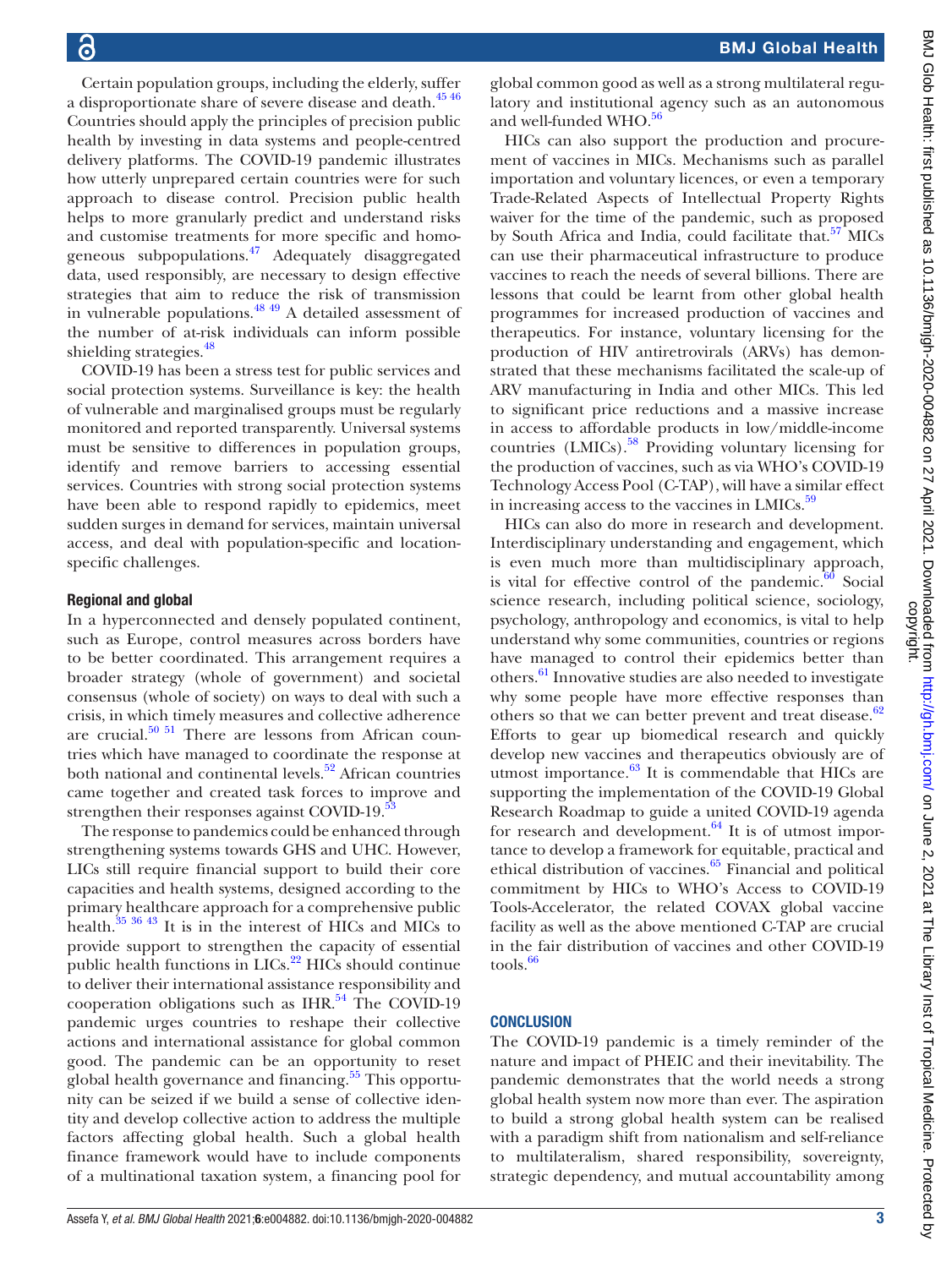# BMJ Global Health

countries and regions. We argue that the global health community can progressively strengthen the global health system through actions at national, regional and global levels. This is possible if all countries, individually and collectively, have the technical awareness and political will towards UHC and health security globally, including the richest and most powerful countries.

Twitter Dereje Gedle Gete [@DerejeGedle](https://twitter.com/DerejeGedle)

Contributors YA conceptualised the commentary, and wrote the first and subsequent drafts. CFG, RvdP, DG, SR and WVD provided comments during subsequent drafts. All authors approved the final version of the manuscript for submission.

Funding The authors have not declared a specific grant for this research from any funding agency in the public, commercial or not-for-profit sectors.

Competing interests None declared.

Patient consent for publication Not required.

Provenance and peer review Not commissioned; externally peer reviewed.

Data availability statement Data are available in a public, open access repository.

Open access This is an open access article distributed in accordance with the Creative Commons Attribution Non Commercial (CC BY-NC 4.0) license, which permits others to distribute, remix, adapt, build upon this work non-commercially, and license their derivative works on different terms, provided the original work is properly cited, appropriate credit is given, any changes made indicated, and the use is non-commercial. See: [http://creativecommons.org/licenses/by-nc/4.0/.](http://creativecommons.org/licenses/by-nc/4.0/)

#### ORCID iDs

Yibeltal Assefa <http://orcid.org/0000-0003-2393-1492> Remco van de Pas <http://orcid.org/0000-0002-6098-334X>

#### <span id="page-3-0"></span>**REFERENCES**

- El Zowalaty ME, Järhult JD. From SARS to COVID-19: A previously unknown SARS- related coronavirus (SARS-CoV-2) of pandemic potential infecting humans - Call for a One Health approach. *[One](http://dx.doi.org/10.1016/j.onehlt.2020.100124)  [Health](http://dx.doi.org/10.1016/j.onehlt.2020.100124)* 2020;9:100124.
- <span id="page-3-1"></span>2 Van Damme W, Dahake R, Delamou A, *et al*. The COVID-19 pandemic: diverse contexts; different epidemics-how and why? *[BMJ](http://dx.doi.org/10.1136/bmjgh-2020-003098)  [Glob Health](http://dx.doi.org/10.1136/bmjgh-2020-003098)* 2020;5:e003098.
- <span id="page-3-2"></span>3 Our World in Data. Coronavirus pandemic (COVID-19), 2021. Available:<https://ourworldindata.org/coronavirus> [Accessed 8 Mar 2021].
- <span id="page-3-3"></span>4 Oldekop JA, Horner R, Hulme D, *et al*. COVID-19 and the case for global development. *[World Dev](http://dx.doi.org/10.1016/j.worlddev.2020.105044)* 2020;134:105044.
- <span id="page-3-19"></span>5 Stanley C, Nkporbu A, Stanley P. Socio-Economic implications of the coronavirus pandemic: early review and projections, Nigeria in focus.
- <span id="page-3-21"></span>6 Baker SR, Bloom N, Davis SJ, Kost KJ, Sammon MC, Viratyosin T. The unprecedented stock market impact of COVID-19: national Bureau of economic research; 2020.
- <span id="page-3-4"></span>7 Tang JW, Tambyah PA, Hui DS. Emergence of a new SARS-CoV-2 variant in the UK. *[J Infect](http://dx.doi.org/10.1016/j.jinf.2020.12.024)* 2021;82:e27–8.
- <span id="page-3-5"></span>8 Gruszczynski L. The COVID-19 pandemic and international trade: temporary turbulence or paradigm shift? *[European Journal of Risk](http://dx.doi.org/10.1017/err.2020.29)  [Regulation](http://dx.doi.org/10.1017/err.2020.29)* 2020;11:1–6.
- <span id="page-3-6"></span>9 Assefa Y, Hill PS, Gilks CF, *et al*. Global health security and universal health coverage: understanding convergences and divergences for a synergistic response. *[PLoS One](http://dx.doi.org/10.1371/journal.pone.0244555)* 2020;15:e0244555.
- <span id="page-3-7"></span>10 50/50. GH. The global health 50/50 report 2020: power, privilege and priorities; 2020.
- <span id="page-3-8"></span>11 World Health Organization (WHO). *Thirteenth General programme of work 2019–2023. The seventy-first World health assembly*. Geneva, Switzerland: World Health Organization, 2018.
- <span id="page-3-9"></span>12 Ooms G, Beiersmann C, Flores W, *et al*. Synergies and tensions between universal health coverage and global health security: why we need a second 'Maximizing Positive Synergies' initiative. *[BMJ](http://dx.doi.org/10.1136/bmjgh-2016-000217)  [Glob Health](http://dx.doi.org/10.1136/bmjgh-2016-000217)* 2017;2:e000217.
- 13 Ooms G, Ottersen T, Jahn A, *et al*. Addressing the fragmentation of global health: the Lancet Commission on synergies between universal health coverage, health security, and health promotion. *[Lancet](http://dx.doi.org/10.1016/S0140-6736(18)32072-5)* 2018;392:1098–9.
- <span id="page-3-10"></span>14 Katz R, Standley CJ. Regional approaches for enhancing global health security. *[BMC Public Health](http://dx.doi.org/10.1186/s12889-019-6789-y)* 2019;19:473.
- <span id="page-3-11"></span>15 van de Pas R, Ooms G. Giving hope a sporting chance: COVID-19 as a beneficial epidemic? *[BMJ Glob Health](http://dx.doi.org/10.1136/bmjgh-2021-005784)* 2021;6:e005784.
- <span id="page-3-12"></span>16 Bennett B, Carney T. Public health emergencies of international concern: global, regional, and local responses to risk. *[Med Law Rev](http://dx.doi.org/10.1093/medlaw/fwx004)* 2017;25:223–39.
- <span id="page-3-13"></span>17 Nicola M, Alsafi Z, Sohrabi C, *et al*. The socio-economic implications of the coronavirus pandemic (COVID-19): a review. *[Int J Surg](http://dx.doi.org/10.1016/j.ijsu.2020.04.018)* 2020;78:185–93.
- <span id="page-3-14"></span>18 World Health Organisation (WHO). Health security, 2020. Available: [https://www.who.int/health-topics/health-security/#tab=tab\\_1](https://www.who.int/health-topics/health-security/#tab=tab_1)
- <span id="page-3-15"></span>19 Labonté R, Gagnon ML. Framing health and foreign policy: lessons for global health diplomacy. *[Global Health](http://dx.doi.org/10.1186/1744-8603-6-14)* 2010;6:14.
- <span id="page-3-16"></span>20 Beck U. From industrial Society to the risk society: questions of survival, social structure and ecological enlightenment. *[Theory,](http://dx.doi.org/10.1177/026327692009001006)  [Culture Soc](http://dx.doi.org/10.1177/026327692009001006)* 1992;9:97–123.
- 21 Risk JDS. Globalisation and the state: a critical appraisal of Ulrich Beck and the world risk society thesis. *Global society* 2007;21:23–46.
- <span id="page-3-17"></span>22 Brown T. 'Vulnerability is universal': considering the place of 'security' and 'vulnerability' within contemporary global health discourse. *[Soc Sci Med](http://dx.doi.org/10.1016/j.socscimed.2010.09.010)* 2011;72:319–26.
- <span id="page-3-18"></span>23 Gostin LO, Katz R. The International health regulations: the governing framework for global health security. *[Milbank Q](http://dx.doi.org/10.1111/1468-0009.12186)* 2016;94:264–313.
- 24 Moon S, Sridhar D, Pate MA, *et al*. Will Ebola change the game? Ten essential reforms before the next pandemic. The report of the Harvard-LSHTM independent panel on the global response to Ebola. *[The Lancet](http://dx.doi.org/10.1016/S0140-6736(15)00946-0)* 2015;386:2204–21.
- <span id="page-3-20"></span>25 Ozili PK, Arun T. Spillover of COVID-19: impact on the global economy. *[SSRN Journal](http://dx.doi.org/10.2139/ssrn.3562570)* 2020;10.
- <span id="page-3-22"></span>26 Barua S. Understanding Coronanomics: the economic implications of the coronavirus (COVID-19) pandemic. *[SSRN Electronic Journal](http://dx.doi.org/10.2139/ssrn.3566477)* 2020;21.
- <span id="page-3-23"></span>27 Kerr WA. The COVID‐19 pandemic and agriculture–Short and long run implications for international trade relations. *[Can J Agric Econ](http://dx.doi.org/10.1111/cjag.12230)* 2020.
- <span id="page-3-24"></span>28 Stone CD. Common but differentiated responsibilities in international law. *American Journal of International Law* 2004:276–301.
- <span id="page-3-25"></span>29 Wilson K, von Tigerstrom B, McDougall C. Protecting global health security through the International health regulations: requirements and challenges. *[CMAJ](http://dx.doi.org/10.1503/cmaj.080516)* 2008;179:44–8.
- <span id="page-3-26"></span>30 Wenham C, Katz R, Birungi C, *et al*. Global health security and universal health coverage: from a marriage of convenience to a strategic, effective partnership. *[BMJ Glob Health](http://dx.doi.org/10.1136/bmjgh-2018-001145)* 2019;4:e001145.
- 31 World Health Organization (WHO). Guinea: the Ebola virus shows its Tenacity, 2015. Available: [http://www who int/csr/disease/ebola/](http://www%20who%20int/csr/disease/ebola/one‐year‐report/guinea/en/) [one‐year‐report/guinea/en/](http://www%20who%20int/csr/disease/ebola/one‐year‐report/guinea/en/)
- <span id="page-3-27"></span>32 O'Connell T, Rasanathan K, Chopra M. What does universal health coverage mean? *[The Lancet](http://dx.doi.org/10.1016/S0140-6736(13)60955-1)* 2014;383:277–9.
- <span id="page-3-28"></span>33 Smith RD. *Global public goods and health*. SciELO Public Health, 2003.
- <span id="page-3-29"></span>34 Kickbusch I, Szabo MMC. A new governance space for health. *[Glob](http://dx.doi.org/10.3402/gha.v7.23507)  [Health Action](http://dx.doi.org/10.3402/gha.v7.23507)* 2014;7:23507.
- <span id="page-3-30"></span>35 Bloom G. Universal Health Coverage and Primary Healthcare: Lessons From Japan Comment on "Achieving Universal Health Coverage by Focusing on Primary Care in Japan: Lessons for Low- and Middle-Income Countries". *[Int J Health Policy Manag](http://dx.doi.org/10.15171/ijhpm.2016.120)* 2017;6:229–31.
- 36 Binagwaho A, Adhanom Ghebreyesus T, Ghebreyesus TA. Primary healthcare is cornerstone of universal health coverage. *[BMJ](http://dx.doi.org/10.1136/bmj.l2391)* 2019;365:l2391.
- <span id="page-3-31"></span>37 Balabanova D, McKee M, Mills A, *et al*. What can global health institutions do to help strengthen health systems in low income countries? *[Health Res Policy Syst](http://dx.doi.org/10.1186/1478-4505-8-22)* 2010;8:22.
- 38 Mahjour J, Mirza Z, Rashidian A, *et al*. "Promote health,keep the world safe,serve the vulnerable" in the Eastern Mediterranean Region. *[East Mediterr Health J](http://dx.doi.org/10.26719/2018.24.4.323)* 2018;24:323–4.
- <span id="page-3-32"></span>39 Watkins DA, Tulloch NL, Anderson ME, *et al*. Delivery of health care for cardiovascular and metabolic diseases among people living with HIV/AIDS in African countries: a systematic review protocol. *[Syst](http://dx.doi.org/10.1186/s13643-016-0241-5)  [Rev](http://dx.doi.org/10.1186/s13643-016-0241-5)* 2016;5:63.
- <span id="page-3-33"></span>40 Trevisan M, LC L, AV L. *The COVID-19 pandemic: a view from Vietnam*. American Public Health Association, 2020.
- <span id="page-3-34"></span>41 Davies SE, Wenham C. Why the COVID-19 response needs international relations. *[Int Aff](http://dx.doi.org/10.1093/ia/iiaa135)* 2020;96:1227–51.
- <span id="page-3-35"></span>42 Ruger JP. Social justice as a foundation for democracy and health. *[BMJ](http://dx.doi.org/10.1136/bmj.m4049)* 2020;371:m4049.
- 43 Loewenson R, Accoe K, Bajpai N, *et al*. Reclaiming comprehensive public health. *[BMJ Glob Health](http://dx.doi.org/10.1136/bmjgh-2020-003886)* 2020;5:e003886.